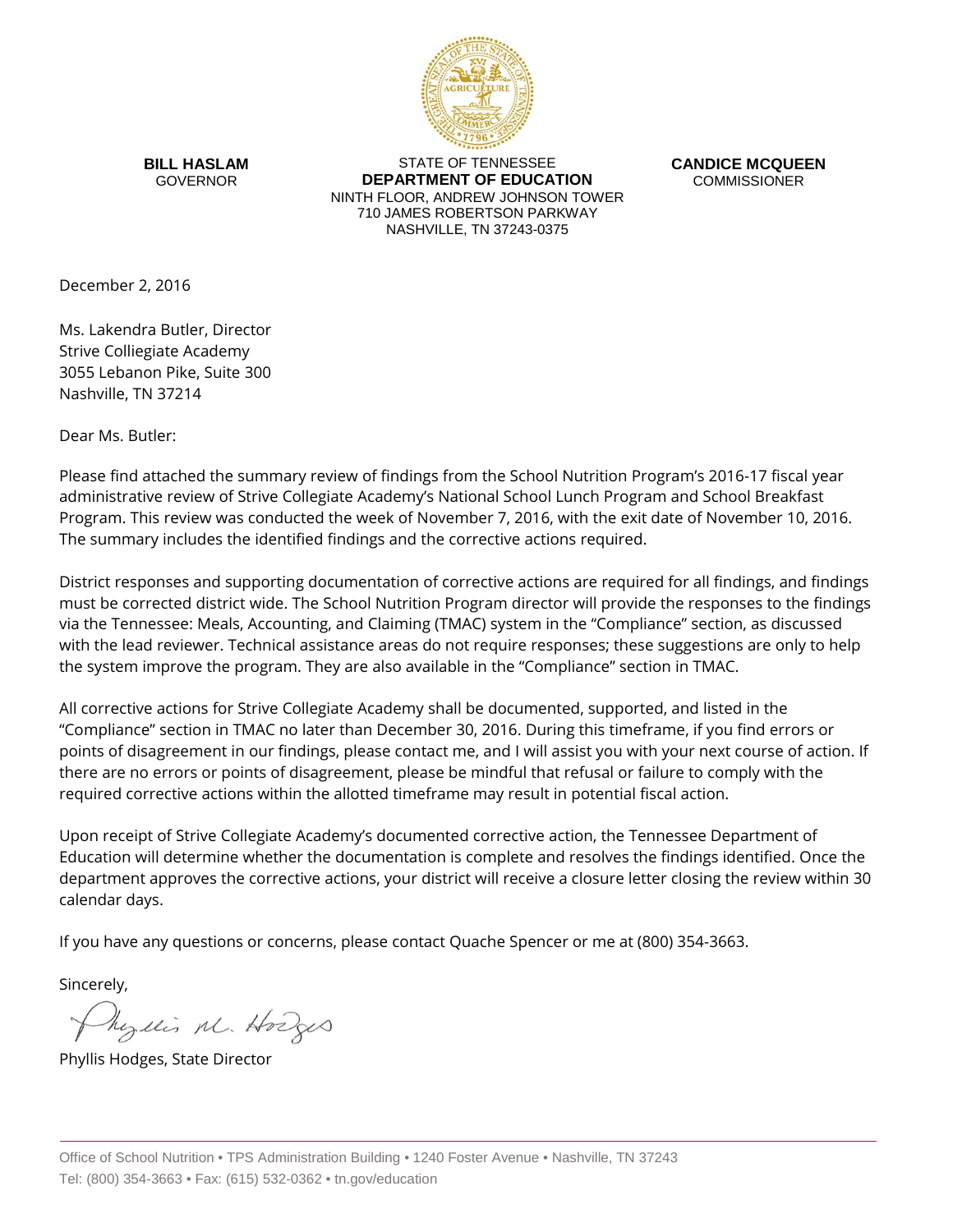

## **Strive Collegiate Academy (C770)**

**Review ID: 1157**

**Exit Conference Date: 11/10/2016**

Review Year: 2017 Month of Review:

Lead Reviewer: Jane Crawford

|  | Area | <b>Findings ID</b> | <b>Finding Description</b> | <b>Required Corrective Action</b> |
|--|------|--------------------|----------------------------|-----------------------------------|
|--|------|--------------------|----------------------------|-----------------------------------|

## **SFA - Level Findings**

| $100 -$<br>Certification<br>and Benefit<br>Issuance | $V - 0100$ | Two students were incorrectly<br>determined to be eligible for<br>household member's signature<br>and one also lacked last 4 digits<br>of social security number (SSN)<br>or marked as not having a SSN.<br>An additional student was<br>incorrectly provided reduced<br>benefits due to the lack of an<br>adult signature on the<br>application. | Obtain missing required information on<br>applications to confirm student eligibility for all<br>free meals. Both lacked an adult three applications noted in error.<br>Upload completed applications with required<br>information included, roster update of<br>corrected status and letter of eligibility<br>determination.                                            |
|-----------------------------------------------------|------------|---------------------------------------------------------------------------------------------------------------------------------------------------------------------------------------------------------------------------------------------------------------------------------------------------------------------------------------------------|--------------------------------------------------------------------------------------------------------------------------------------------------------------------------------------------------------------------------------------------------------------------------------------------------------------------------------------------------------------------------|
| $1200 -$<br>Professional<br>Standards               | $V-1200$   | <b>School Nutrition Director did</b><br>not complete food safety<br>training within the first 30 days<br>of being hired.                                                                                                                                                                                                                          | Complete food safety training by agreed upon<br>due date.<br>Upload the certificate of completion for the<br>training as documentation of compliance.                                                                                                                                                                                                                    |
| $200 -$<br>Verification                             | $V-0200$   | Confirmation review was not<br>conducted on applications<br>selected prior to verification as<br>required of manual systems.                                                                                                                                                                                                                      | Develop a procedure for completion of<br>confirmation reviews prior to selected<br>applications are subject to verification.<br>Upload adopted confirmation review<br>procedures as an indication of compliance.                                                                                                                                                         |
| 300 - Meal<br>Counting<br>and<br>Claiming           | $V-0300$   | Totals from excel spreadsheet<br>were not accurately entered<br>and Claiming (TMAC) system<br>online for monthly meal claim.<br>There were 10 meals under<br>claimed reduced and 4 over                                                                                                                                                           | Establish written procedure for meal counts<br>being entered into TMAC to provide a second<br>into Tennessee Meal Accounting check on the accuracy of meals entered into the<br>claim prior to submission of monthly claim.<br>Provide training to all staff who would have<br>access to enter claims and maintain agenda<br>and dated sign in sheet of this in-service. |